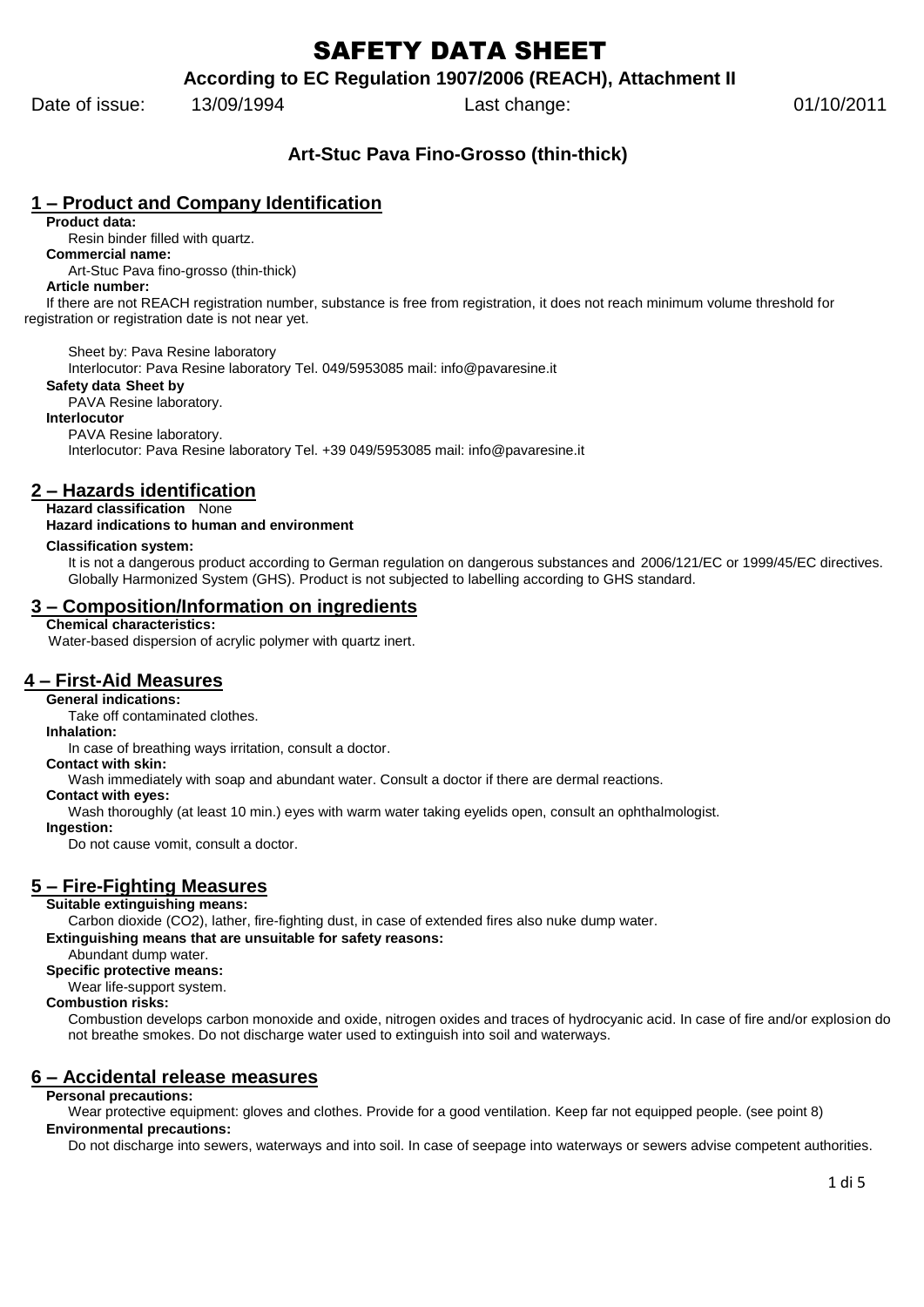#### **Cleanup:**

Pick up residuals with a glue for chemical reactives, eventually with dry sand and close them into packings.

# **7 – Handling and Storage**

### **Handling:**

Follow usual precautionary measures for chemical products handling. Avoid contact with skin and eyes.

#### **Indications for a safe handling:**

During laying good ventilation in work places.

# **Indications in case of fire and explosion:**

Keep far from heat sources, do not smoke.

#### **Storage:**

Keep hermetically closed packing in a dry and ventilated place. Further information on storing conditions that have to be respected for quality guarantee are contained in our technical sheet.

#### **Indications on mixed storage:**

Not necessary.

#### **Further indications regarding storing conditions:**

None.

#### **Storage class:**

VbF class (relating to combustible substances): not necessary.

# **8 – Exposure supervision/personal protection**

**Further indications on structure of technical plants:**

It is not necessary to indicate limit values in work places, according to 2006/121/CE directive; see point 7.

**Components with workplace control parameters:**

Emission and quantity of indicated substance depend on work conditions.

7664-41-7: ammonia

TWA value 14 mg/m $3$ ; 20 ppm (OEL )IT))

STEL value 36 mg/m<sup>3</sup>; 50 ppm (OEL )IT))

#### **Further indications:**

Good ventilation in work places.

#### **Personal protective means:**

Wear protective equipment: mask in places not ventilated and during spray work gloves and clothes.

**General protective and work hygiene norms:**

Keep far from foods, beverages and fodder.

Remove contaminated clothes.

Wash hands before pause or when you have finished to work.

Avoid contact with eyes and skin.

#### **Protective mask:**

Necessary in case of insufficient ventilation and during spray work.

#### **Protective gloves:**

Protective gloves resistant to chemical products; EN 374-3 Fluorine rubber – FKM: thickness ≥ 0,4 mm; insurgence time ≥ 480 min. Butyl rubber – IIR: thickness  $\geq 0.5$  mm; insurgence time  $\geq 480$  min. Nitrile rubber – NBR: thickness ≥ 0,35 mm; insurgence time ≥ 480 min. Recommendation: dispose contaminated gloves in an adequate way.

#### **Protective glasses:**

Safety glasses with lateral protection (cage glasses) (for example EN 166).

#### **Protective clothing:**

Use proper protective clothes, in synthetic or natural fiber for skin protection.

# **9 – Physical and chemical properties**

| Form:                                  | Liquid.                            |        |
|----------------------------------------|------------------------------------|--------|
| Color:                                 | White.                             |        |
| Smell:                                 | <b>Typical smell</b>               |        |
| pH:                                    | $7,5-9$                            |        |
| <b>Status change:</b>                  | n.a.                               |        |
| Melting temperature/melting range:     | n.a.                               |        |
| Boiling temperature/boiling range      | $100^{\circ}$ C                    |        |
| <b>Flammability point:</b>             | No flammability point till boiling |        |
| Self-flammability:                     | n.a.                               |        |
| <b>Explosion danger:</b>               | Product is not explosive.          |        |
| Steam tension (mm/Hg):                 | ca. 23 hPa at $20^{\circ}$ C       |        |
| Density (Air=1):                       | ca.1,04 $q/cm$ cubic at 20 $°C$    |        |
| Water soluble:                         | Partially soluble.                 |        |
| Solvent way:                           | Absent.                            |        |
| <b>Organic solvents:</b>               | Absent.                            |        |
| Partition coefficient: n-Octano/water: | n.a.                               |        |
| <b>Viscosity (CPS):</b>                | 700-1.500 mPa.s at 23 °C           |        |
| <b>Relative density:</b>               | n.a.                               |        |
|                                        |                                    | 2 di 5 |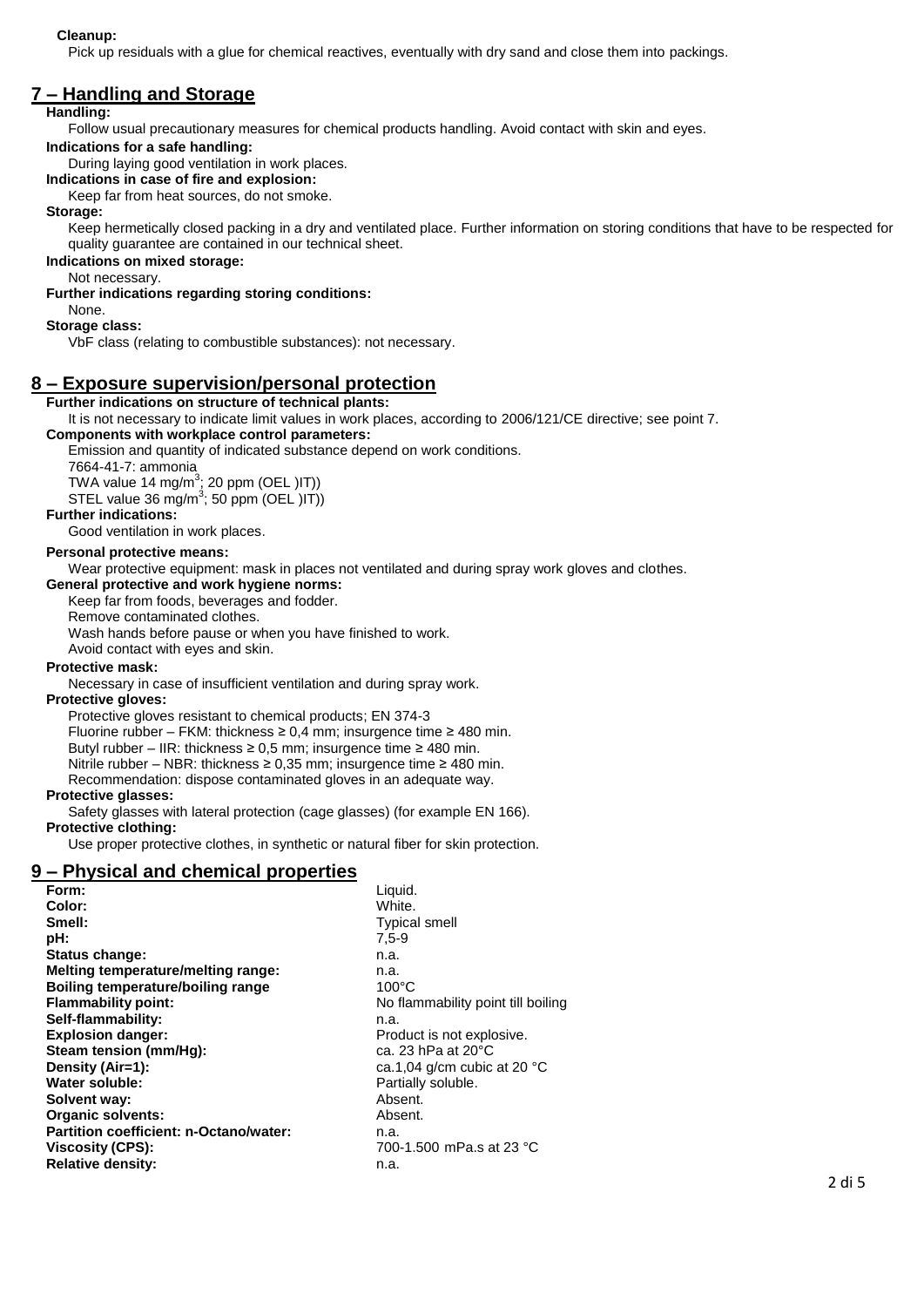# **10 – Stability and Reactivity**

#### **Thermal decomposition:**

No decomposition with correct storage and handling **Dangerous reactions:**

None.

#### **Dangerous decomposition products:**

During drying/hardening of paint neutralizing is released.

# **11 – Toxicological information**

#### **Toxicological information:**

No information available concerning formulation.

### **LD/LC50 values found for the classification:**

**Acute toxicity, oral: DL50 rat:** >2.000 – 10.000 mg/kg (toxicological exams on a equivalent product).

#### **Primary irritation:**

Irritant effect assessment: if product, drying, sticks to skin it can cause irritation.

#### **On skin:**

Irritant effect assessment: if product, drying, sticks to skin it can cause irritation.

Corrosion/irritation of rabbit skin: not irritant. (Guide line OECD 404).

#### **On eyes:**

Not irritant.

Important damages to eyes/eyes irritation on rabbit: not irritant. (Guide line OECD 405).

#### **Sensitization**

Assessment of sensitizing effect: tests on animals have not shown sensitizing actions. Product has not been tested. Data is deducted from products with similar structure and composition.

Mutagenicity on stem cells

Mutagenicity assessment: substance is not mutagenic on bacteria. Product has not been tested. Data is deducted by products with similar structure and composition.

#### **Carcinogenicity**

Carcinogenicity assessment: according to all information available it does not result any references to a possible carcinogenic effect. Reproductive toxicity

Toxicity assessment for reproduction: no reproductive toxicity expected (according to composition).

Toxic for development

Teratogenicity assessment: available data cannot give a correct assessment of a possible reprotoxic effect of the substance. Toxicity of repeated specific dose for aim organs (repeated exposition)

Toxicity assessment after repeated administration: no negative effects on animals tests after inhaled repeated exposition. Product has not been tested. Data are deducted by products with similar structure and composition.

#### **Further toxicological data:**

With a correct use and handling according to prescription and our experiences and information, product does not cause harmful effects. This is deducted by products with similar composition.

# **12 – Ecological information**

# **Toxicity:**

Aquatic toxicity assessment: with probability product is not harmful for aquatic organisms. Correct insertion of low concentrations in biological purification plant would not compromise degradation activity of active mud.

Toxicity to fish: CL50 (96h) > 100 mg/l, Brachydanio rerio (OECD – guide line 203, static). Aquatic invertebrates: CE50 (48h) > 100 mg/l, Daphnia magna (OECD – guide line 202, part 1, static).

Aquatic plants: CE50 (72h) > 100 mg/l, Scenedesmus subspicatus (OECD – guide line 201) Nominal concentration.

Microorganisms/effects on active mud:

CE20 (0,5h) > 100 mg/l, active mud, domestic (DIN EN ISO 8192-OECD 209-88/302/CEE,P. C)

Correct insertion of low concentrations in biological purification plant would not compromise degradation activity of active muds  **Persistence and degradability:**

Biodegradation and elimination assessment:  $(H_2O)$ :

Product through abiotic process, for example: absorption on active mud, it can be completely removed by water.

Considerations on disposal:

> 70% reduction of DOC (OECD 302B; ISO 9888; 88/302/CEE, parte C) It can be removed by water.

#### **Bioaccumulation potential:**

Bioaccumulation potential: considering structural characteristics, polymeric part is not bio-available. Organisms accumulation does not have to be expected.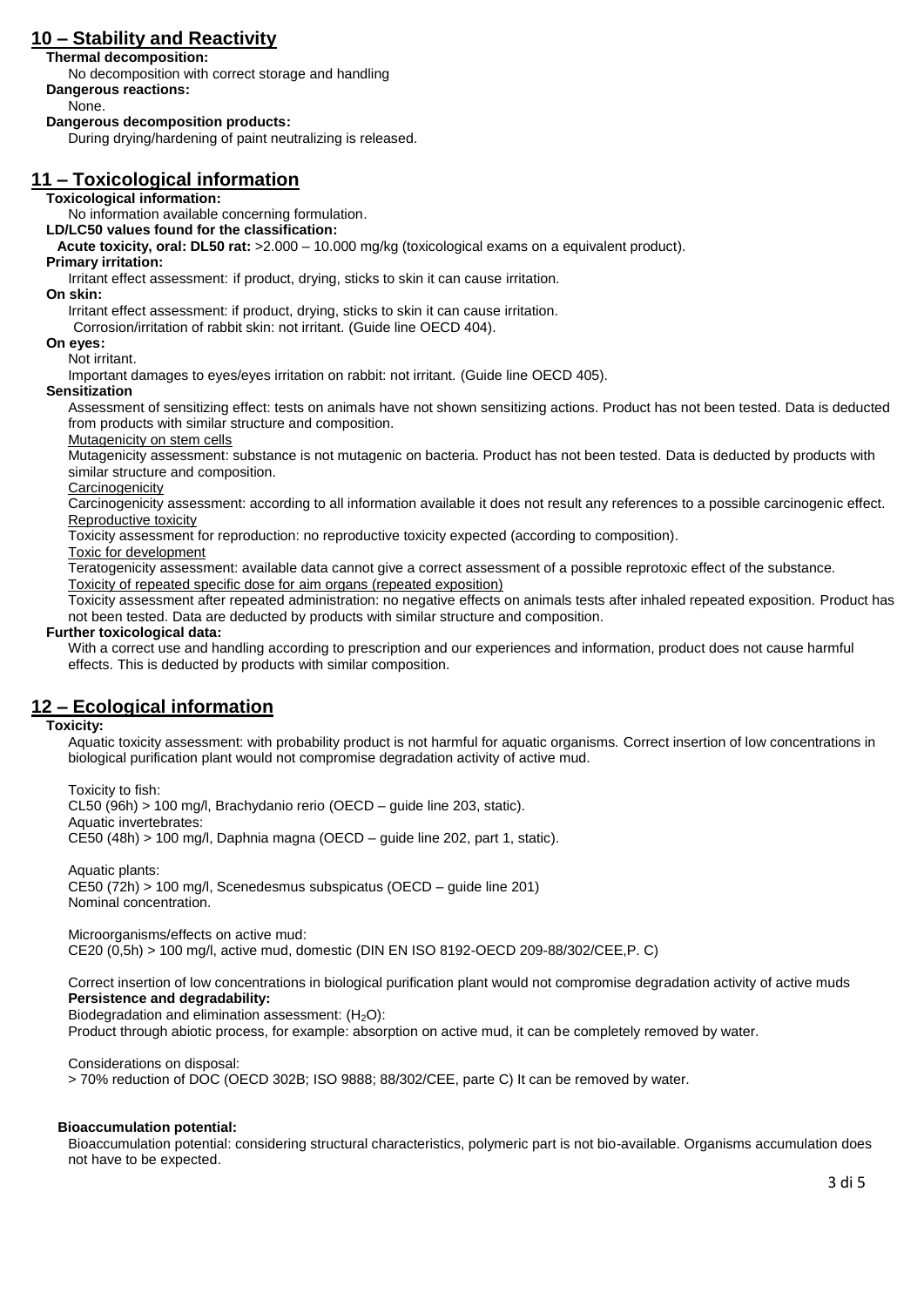#### **Soil mobility (to other compartment if available)**

Transport assessment among environmental departments: no data available

#### **PBT and vPvB assessment results**

According to 453/2010/CE regulation: product does not have substances that satisfy PBT standards (persistent, bio-accumulative/toxic) or vPvB standards (much persistent/much bio-accumulative).

#### **Other harmful effects**

No data available.

#### **Additional indications**

Halogenated organic adsorbable compounds (AOX): No data available.

Further information about eco-toxicity:

Do not dispose product into waters without a prior treatment. According to last knowledge negative ecological effects are not expected. Ecological mentioned data are defined by analogy.

# **13 – Disposal considerations**

#### **Product:**

Product remainders and containers must be disposed according to norms/regulations (local or national) of different countries. For disposal in EU you have to refer to waste code from European wastes land register(code CER).

After have removed remains carefully (liquid, solid and pasty), empty packages can be delivered to specific gathering places instituted by chemical industry for different types of packing, to be treated for recycling. Recycling will have to be realized according to national norm and regulations on environmental conservation.

#### **Suggestions:**

Do not dispose product together with domestic wastes. Do not throw into sewers.

**Not clean packing:**

n.a.

**Suggestions:**

Disposal according to administrative regulations. Metal packing adequately clean can be disposed as usual scrap.

# **14 – Transport Information**

**Transport Information:**

Not dangerous to transport. Light smell. Sensitive to the heat from +40 °C. Sensitive to the cold from +5 °C

#### **ROAD & RAILWAY (ADR/RID)**

**Exact name for shipment**: Not dangerous to transport. Light smell. Sensitive to the heat from +40 °C. Sensitive to the cold from +5 °C. **Hazard class**: - **Number UN**: - **Packaging group**: -

**Classification**: -

**N° of hazard identification**: -

**Hazard to the environment**: No

### **SEA TRANSPORT (IMO/IMDG)**

**Exact name for shipment**: Not dangerous to transport. Light smell. Sensitive to the heat from +40 °C. Sensitive to the cold from +5 °C. **Hazard class**: - **Number UN**: - **Packaging group**: -

**Number EMS**: -

**Marine pollutant**: No

#### **AIR (ICAO-TI / IATA-DGR)**

**Exact name for shipment**: Not dangerous to transport. Light smell. Sensitive to the heat from +40 °C. Sensitive to the cold from +5 °C. **Hazard class**: - **Number UN**: - **Packaging group**: -

**Cargo Packaging instructions**: -

**Passengers packaging instructions**: -

**Hazard to the environment**: No

**INLAND SAILING WAYS (ICAO/IATA)**

**Exact name for shipment**: Not dangerous to transport. Light smell. Sensitive to the heat from +40 °C. Sensitive to the cold from +5 °C. **Hazard class**: - **Number UN**: - **Packaging group**: - **Classification**: -

**N° of hazard identification**: -

**Hazard to the environment**: No

# **15 – Regulatory information**

**Classification according to EEC directives:** Product is not subjected to labeling obligation according to 2006/121/EC or 1999/45/EC directives with following changes and national directives deriving from them.